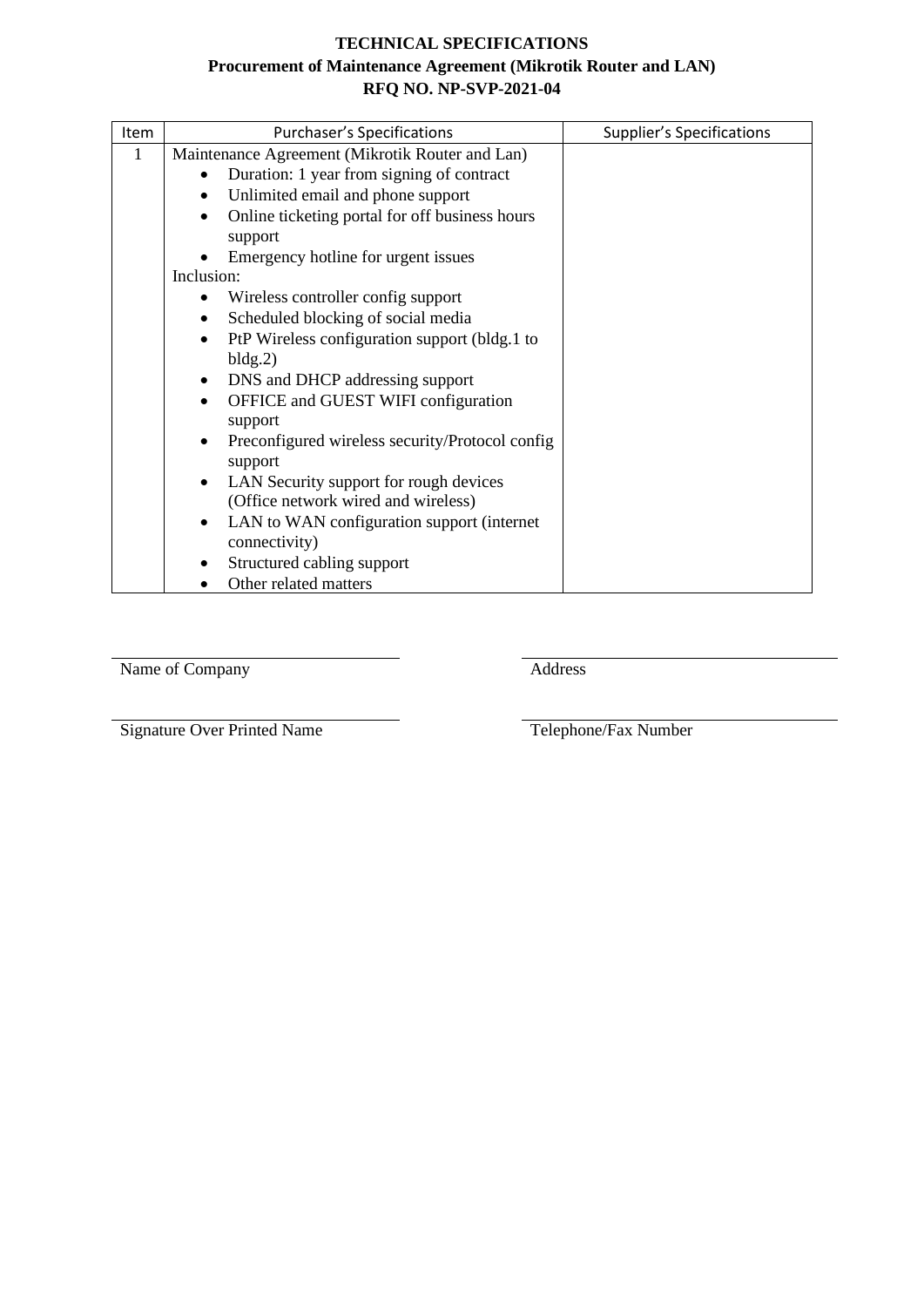## **PRICE SCHEDULE Procurement of Maintenance Agreement (Mikrotik Router and LAN) RFQ NO. NP-SVP-2021-04**

| Item           | Item Description           | Qty | Unit | ABC        | Unit Price | Amount |
|----------------|----------------------------|-----|------|------------|------------|--------|
| N <sub>o</sub> |                            |     |      |            |            |        |
|                |                            |     |      |            |            |        |
|                | Maintenance                |     | Lot  | 200,000.00 |            |        |
|                | <b>Agreement</b> (Mikrotik |     |      |            |            |        |
|                | Router and Lan)            |     |      |            |            |        |
|                |                            |     |      |            |            |        |
|                |                            |     |      |            |            |        |

• All prices offered (unit price and total bid price) must be typed or written in indelible ink

After having carefully read and accepted your conditions, I/We quote you on the item/s at prices noted above.

Name of Company Address

Signature Over Printed Name Telephone/Fax Number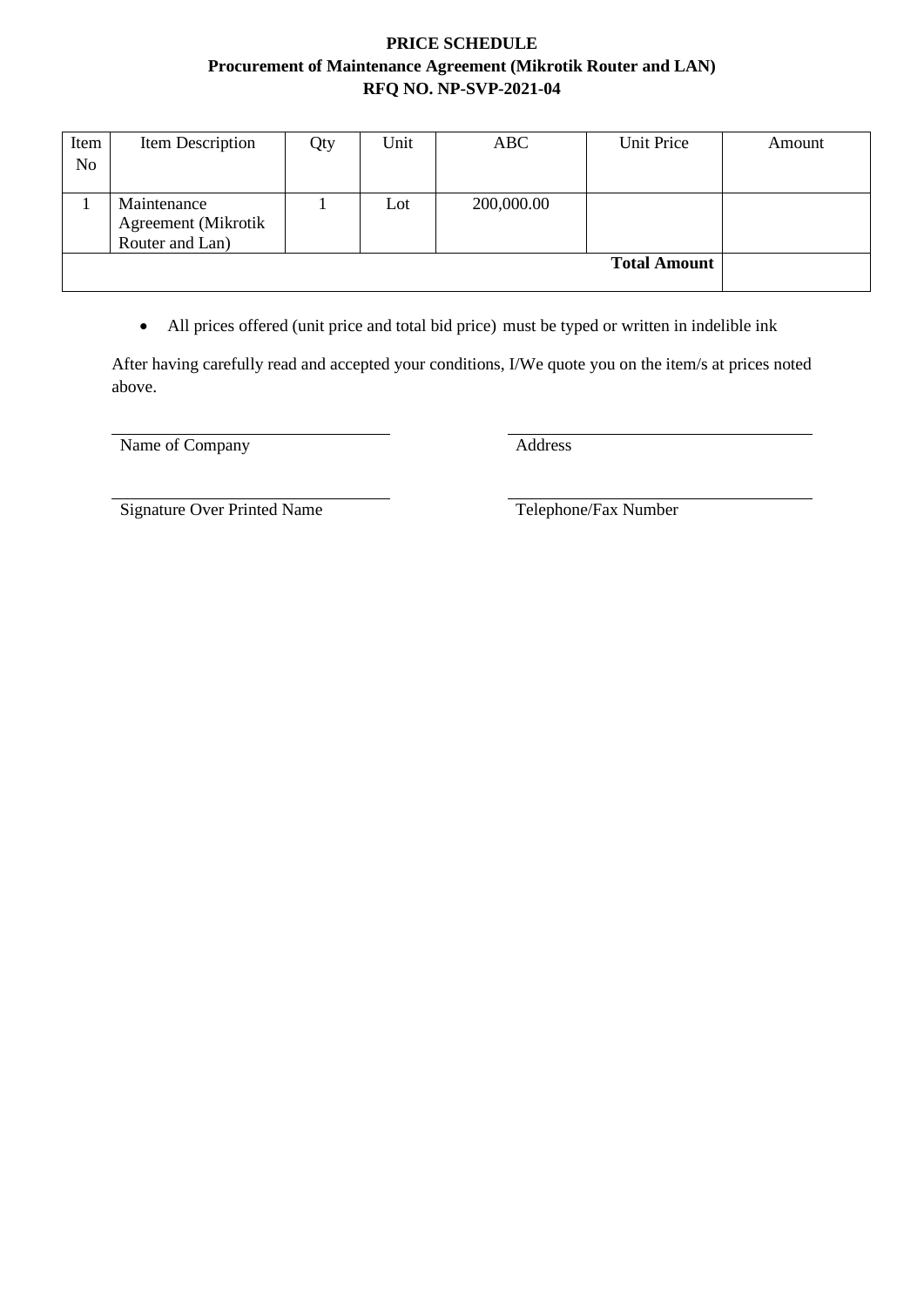

Republic of the Philippines Department of Health **BUREAU OF QUARANTINE** Port Area, Manila



#### REQUEST FOR QUOTATION

#### **Procurement of Maintenance Agreement (Mikrotik Router and LAN) RFQ NO. NP-SVP-2021-04**

The Bureau of Quarantine (BOQ), hereinafter referred to as "the Purchaser", requires the **Procurement of Maintenance Agreement (Mikrotik Router and LAN)** The details of the project are as follows:

| Name of Project: | <b>Procurement of Maintenance Agreement (Mikrotik Router and</b> |  |  |
|------------------|------------------------------------------------------------------|--|--|
|                  | LAN)                                                             |  |  |
| Location:        | <b>BOQ, Port Area, Manila</b>                                    |  |  |
| Description:     | Please use the attached RFQ, Tech Specs. and Price Schedule      |  |  |
| $ABC$ :          | Two Hundred Thousand Pesos Only (Php 200,000.00)                 |  |  |
| Delivery period: | Seven (7) Calendar Days upon issuance of NTP                     |  |  |

- 1. Bidding procedures will be conducted in accordance with the Revised Implementing Rules and Regulations of Republic Act 9184 (R.A. 9184).
- 2. Quotations must be delivered at the Procurement Section,  $2^{F}$ , Bureau of Quarantine,  $25^{th}$  St., Port Area, Manila on or before 10:00AM \_\_\_\_\_\_\_\_\_\_\_\_\_\_\_
- 3. Opening of quotation shall be on 10:00AM **\_\_\_\_\_\_\_\_\_\_\_\_\_\_\_** at P.E Conference Room, 25th A.C Delgado St., Port Area Manila
- 4. All quotations must be typed or written in indelible ink and must be placed in sealed envelope using the attached Price Schedule and Technical Specifications. Please include the following eligibility documents in the envelope:

**Mayor's/Business Permit PhilGEPS Registration Number Income/Business Tax Return Omnibus Sworn Statement**

- 5. Bids shall be valid for **ninety (90) calendar** days from the Opening of Bids.
- 6. DELIVERY SITE: **Bureau of Quarantine, 25th and A.C Delgado St., Port Area Manila**
- 7. The BOQ reserves the right to accept or reject any quotation, and to annul the bidding process and reject all quotations at any time prior to Contract award, without thereby incurring any liability to the affected bidder or bidders and to waive any minor defects or infirmities therein and to accept such quotation as may be considered advantageous to the government.
- 8. Bidders are entitled to one (1) bid only, otherwise, all bids made shall automatically be rejected.

#### **CARLOS DELA REYNA JR, MD, MDM**

Chairperson, Bids and Awards Committee Bureau of Quarantine, 25<sup>th</sup> St., Port Area, Manila 318-7500 loc 117